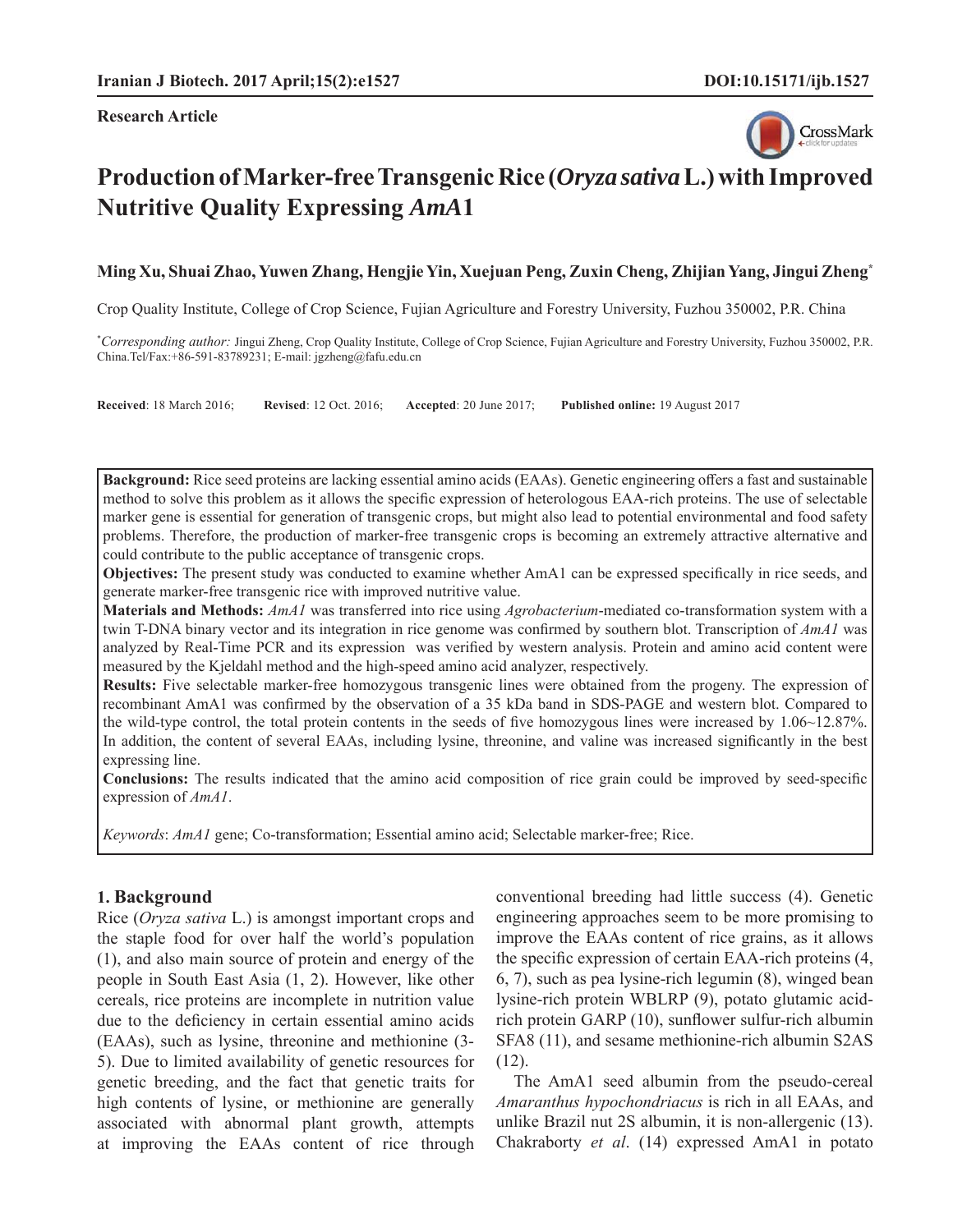tuber, resulting in a significant increase in most EAAs, such as methionine, lysine, cysteine and tyrosine, and the protein content was also increased by 35~45%, compared with the untransformed counterpart. Furthermore, the data on safety evaluation indicated that the *AmA1*-transgenic potato tubers are nontoxic, nonallergenic, and safe to consume (15). Thomas *et al*. (16) reported the expression of *AmA1* in wheat seeds, using a powerful wheat endosperm-specific promoter, and an increase in both total protein and EAA levels were also noted. To the best of our knowledge, there is limited information so far on AmA1 use in improving the EAA composition of staple rice.

Selectable marker genes (SMGs), such as antibiotic or herbicide resistance genes, are used in nearly every plant transformation protocol to efficiently distinguish transformed from non-transformed shoots (lines). However, once transgenic plants are regenerated, SMGs generally serve no useful purpose. On the contrary, the continued presence of SMGs in transgenic plants may raise public and regulatory concerns on their biosafety  $(17, 18)$ . Rice is one of genetically modified crops at the earliest stage, however, most of the existing transgenic rice lines generated with improved nutritive carry the SMGs, especially antibiotic resistance genes (8-12), that would limit the commercialization and dissemination of transgenic rice for agricultural production. Several approaches have been developed to remove SMGs from transgenic plants (19, 20). Among these, the cotransformation system appears to be the simplest and could be suitable for most important crops (19).

### **2. Objectives**

The aim of the present work was to examine whether AmA1 can be expressed specifically in the seeds of rice, and generate SMG-free transgenic rice with improved nutritive value using *Agrobacterium*-mediated cotransformation system with a twin T-DNA binary vector.

### **3. Materials and Methods**

### *3.1. Plasmid Construct*

The twin T-DNA binary plasmid vector pCDMAR-*AmA1*-*hpt* (Fig. 1), was previously constructed in our laboratory (21), which was composed of two transferring DNA region. One of T-DNA region contains the chimeric gene pGt1-AmA1-nos, carrying the 915 bp desired *AmA1* coding region (13), 1314 bp seed-specific Gt1 promoter  $(22)$  and nopaline synthase (nos) terminator. The chimeric gene is flanked by  $1.0$ 



**Figure 1**. The T-DNA structure of binary plasmid vectors pCDMAR *AmA1*-*hpt*. *hpt*= hygromycin phosphotransferase; *P35S*= promoter of caulifl ower mosaic virus; *nos*= 3'signal of nopaline synthase; *MAR*= tobacco Rb<sub>7</sub> matrix attachment regions; *AmA1*= *Amaranth* albumin gene; *pGt1*= rice glutelin *Gt1* promoter; *LB1, RB1*= left and right borders of the first T-DNA region; *LB2*, *RB2*= left and right borders of the second T-DNA region. As indicated in the figure, a full length fragment of *hpt* or *AmA1* coding region was used as a probe.

kb tobacco  $Rb_7$  matrix attachment regions (MARs) for high-level transgene expression in rice (23), the other T-DNA region carrying a hygromycin resistance gene (*hpt*) driven by *Cauliflower mosaic virus* (CaMV 35S) promoter. The pCDMAR-*AmA1*-*hpt* was transferred into *Agrobacterium tumefaciens* strain EHA105 by the freeze-thaw method (24), for use in rice transformation as follows.

### *3.2. Rice Transformation and Regeneration*

An elite *indica* rice variety 'MH86' (obtained from Rice Research Institute, Fujian Academy of Agricultural Sciences), was selected as the target plant in this study. *Agrobacterium*-mediated rice transformation, selection, and plant generation were performed following the procedure described by Su *et al.* (25). Briefly, embryogenic calli were induced from sterilized immature embryos (12-15 d after pollination) on NB media containing 2.0 mg.L-1 2,4- D. After a 4-d pre-incubation on fresh NB media, rice calli were soaked in the suspension culture of *A. tumefaciens* carrying pCDMAR-AmA1-hpt for 30 min, followed by the removal of excess broth by the sterile filter paper, transferred to the Co-medium plus  $100 \mu M$ acetosyringone, and incubated in dark at 25 °C for 3 d. Co-cultivated rice calli were washed with sterile water supplemented with  $250$  mg. L<sup>-1</sup> carbenicillin and placed on selection medium containing 30 mg.L-l hygromycin and  $250 \text{ mg.L}$ <sup>1</sup> carbenicillin. After twomonth selection, resistant calli were regenerated and transferred to regeneration medium containing 2 mg.L-1 6-BA and 0.5 mg.L-1 NAA). Shooting buds of about 3 cm were cut and further cultured on 1/2 MS medium containing 30 mg.L-1 hygromycin for root development. After hygromycin-resistant T0 plantlets were welldeveloped, they were transferred to pots with soil for further growth and maturity.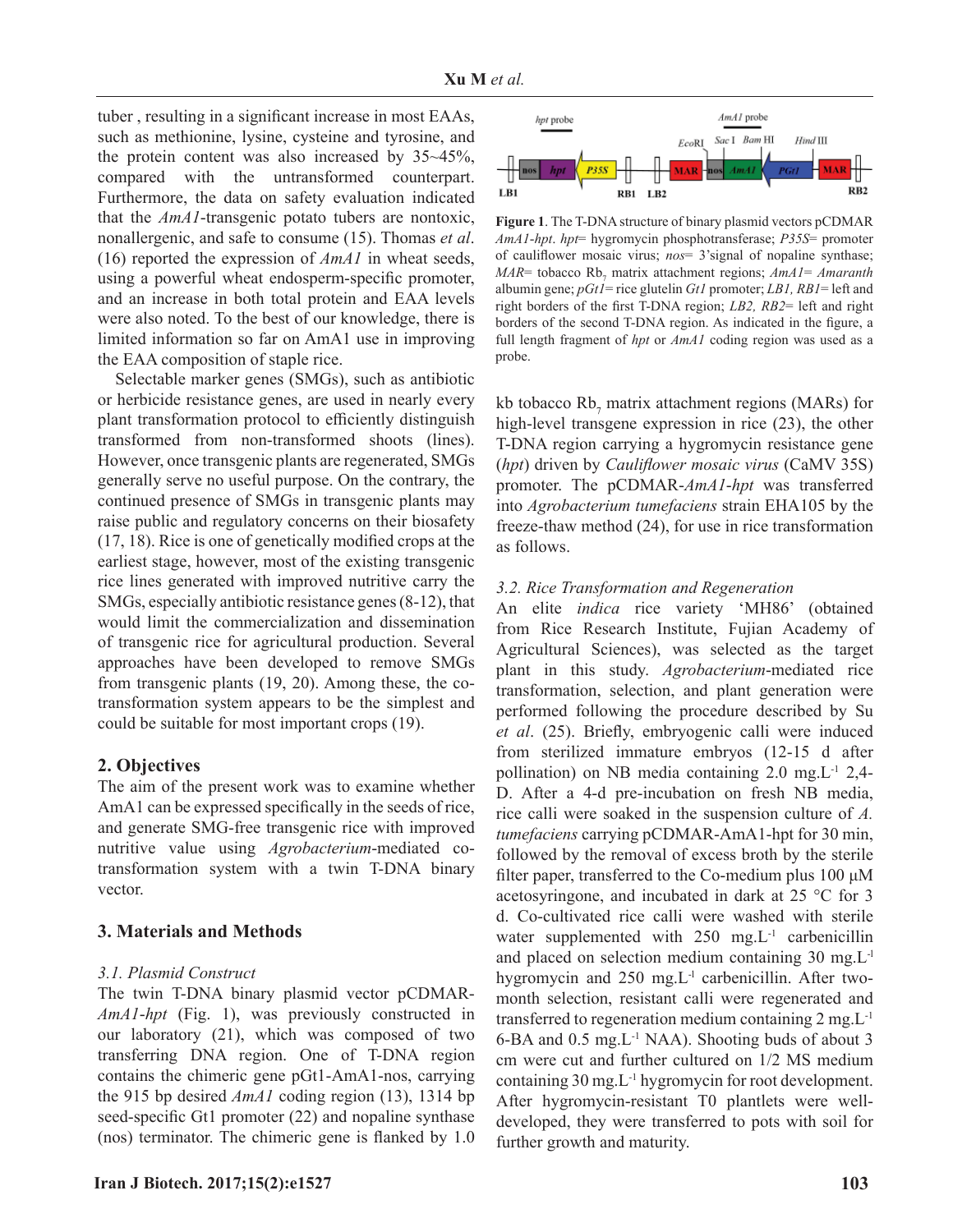# *3.3. Nucleic Acid Analysis*

Total genomic DNA was isolated from the leaves of transgenic rice with plant mini-genomic DNA isolation Kit (Dingguo, China) for polymerase chain reaction (PCR) analysis. Two sets of primer pairs, including A1 (5'-ATGGCGGGATTACCAGTG-3') and A2 (5′-TTAGTTGTTGGATCCCAATTC-3′) for *AmA1*, and H1 (5′-CTATTTCTTTGCCCTCGGAC-3′) and H2 (5′-AAGCCTGAACTCACCGCGAC-3′) for *hpt* were designed for PCR analyses using the Primer Premier 5.0 software. The PCR conditions of *AmA1* amplification were: 94  $^{\circ}$ C for 5 min, followed by 30 cycles of 94 °C (40 s), 56 °C (40 s), and 72 °C (1 min). The conditions of *hpt* gene amplification were: 94 °C for 5 min, followed by 30 cycles of 94 ºC (40 s), 58 ºC (40 s), and 72 ºC (1 min). The PCR products were analyzed by electrophoresis on 1% agarose gel and imaged with a gel imaging system (Bio-RAD, U.S).

In Southern blot, genomic DNA was extracted from 5 g leaf tissues using the CTAB method (26). A 10 μg aliquot of genomic DNA was digested with suitable restriction endonuclease and separated on a 0.8% agarose gel. Following electrophoresis, the DNA fragments were transferred onto a nylon membrane (Amersham, UK) with the aid of an alkaline solution (0.4 M NaOH, 1.5 M NaCl). The *hpt* and *AmA1* probes were synthesized using the PCR DIG Probe Synthesis Kit (Roche, Swiss) and hybridization assay was performed in accordance with the protocol from DIG High Prime of DNA Labeling and Detection Starter Kit I (Roche, Swiss).

Total RNA samples were isolated from each developed rice seed 12-15 days after flowering using EASY spin plant RNA kit (Aidlab, China) and reverse-transcribed into cDNA as a template for realtime quantitative reverse transcription PCR (qRT-PCR). The gene-specific primer sets for *AmA1* were: 5′-CGAACCTTCCAAGACTTATGATG-3′ and 5′-TGGCTGATGCTGTAATCCA-3′ and rice *actin1* was used as the reference gene to normalize targeted gene expression. The qRT-PCR was performed in a 20 μL reaction volume with  $0.5 \mu$ M each primer and 2× SYBR Green real-time PCR master mix (Takara, Japan). The reactions were run on ABI 7500 Real-Time PCR System using the cycling conditions described by Huang *et al*. (27). The relative expression of the *AmA1* was  $RQ = 2^{\Delta \Delta C t}$ . Each sample was amplified in triplicate.

# *3.4. Antibody Preparation*

The prokaryotic expression vector pET28-*AmA1*

previously constructed (21) and the molecular chaperone vector of *E*. *coli*: pBB540, pBB542 (containing *groES* and the *groEL*, was a gift from Dr. Ario de Macro of EMBL) were co-transformed into BL21 (DE3) competent cells to obtain the recombinant strain BL21 (DE3)/pET28a-AmA1-C4. It was then cultured on LB medium containing 30 μg.mL<sup>-1</sup> kanamycin, 34 μg.mL<sup>-1</sup> chloramphenicol and 50  $\mu$ g.mL<sup>-1</sup> spectinomycin and grown to the  $OD<sub>600</sub>$  0.6. IPTG was added at a final concentration of 0.4 mM, and the culture was shaken at 20 ºC for 10 h. Bacterial cells were collected and broke open to use the cell lysate to pass through Ni-NTA Histag purification resin (Biomiga, U.S) in order to purify the AmA1 recombinant fusion protein. The protein samples were collected by ultrafiltration (Millipore, U.S) and sent to the Animal Center of the Institute of Zoology, Chinese Academy of Sciences, to make the rat immune polyclonal antibody.

# *3.5. Protein Extraction and Western Blotting*

Albumin protein was extracted from the transgenic rice seeds according to Schaeffer and Sharpe (28). The appropriate protein samples with  $2 \times$  buffer solution (100 mM Tris-HCl with pH 6.8, 200 mM DDT, 4% w/v SDS, 20% v/v glycerol, 0.2% w/v bromophenol blue R) were mixed and denatured at 99 °C for 10 min. Electrophoretic separation was performed on a polyacrylamide gel containing 12% separating gel and 5% stacking gel, and the protein bands were stained with Coomassie Brilliant Blue R-250. Trans-blot SD semi-dry electrophoretic transfer cell device (Bio-RAD, U.S) was used to transfer proteins to PVDF membranes. Rat anti-AmA1 antiserum was used as the first antibody, and goat anti-rat IgG-HRP conjugate was used as the secondary antibody (CWBIO, China). Protein bands were visualized in 3,3'-diaminobenzidine (DAB) substrate solution (CWBIO, China).

# 3.6. Protein, Amino acid, and Thousand-grain Weight *(TGW) Analysis*

Total protein content and amino acid composition of mature seeds from T2 homozygous transgenic lines and wild-type plant were analyzed in the Central Laboratory of the Fujian Academy of Agricultural Sciences, China. Protein content was measured by the Kjeldahl method, using a conversion factor of 5.95. Amino acid content was measured by high-speed amino acid analyzer (Hitachi L-8800, Japan). TGW was determined by counting 500 grains with the automatic seed counter (SLY-A,China), weighing the sample and evaluating the respective TGW.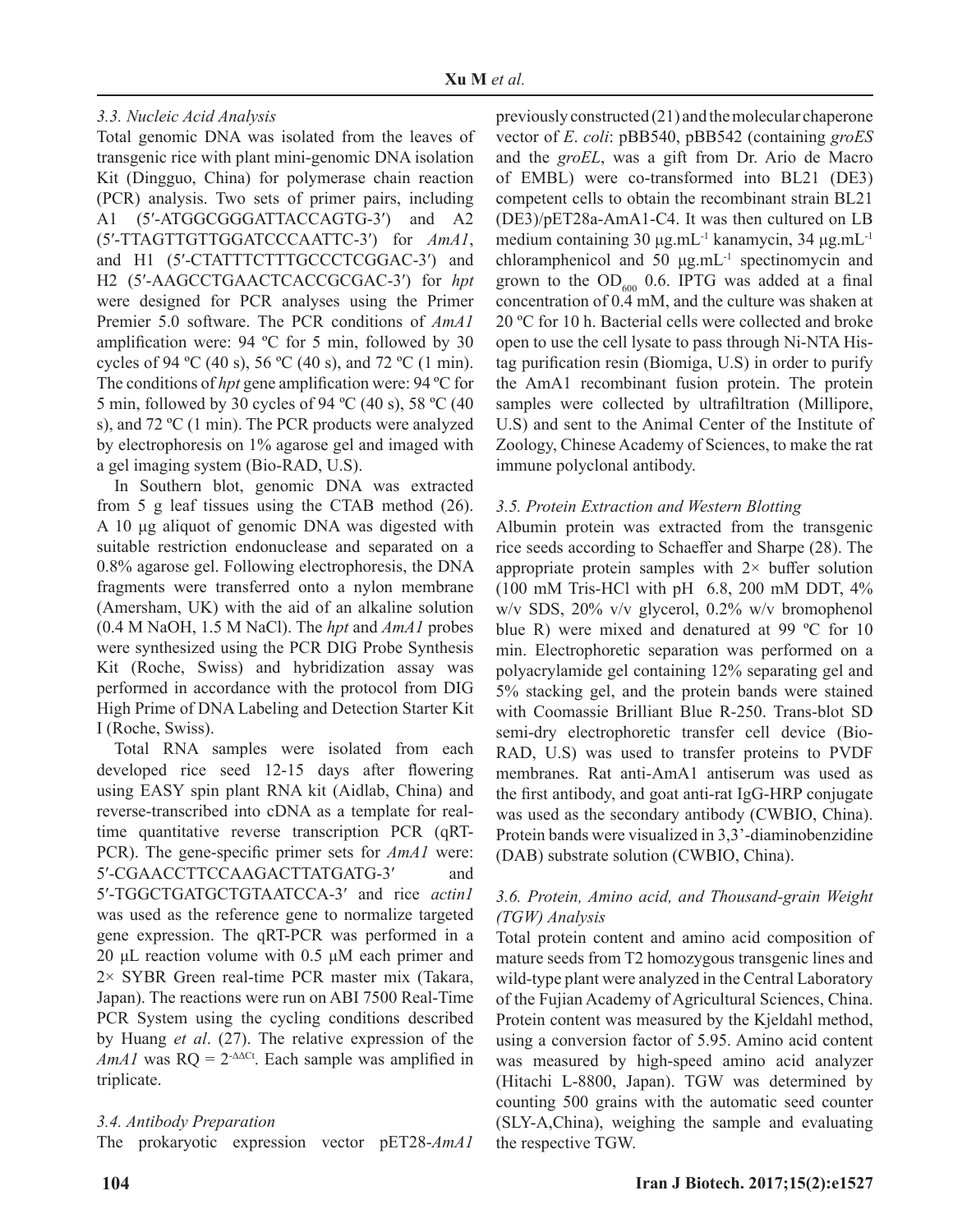#### *3.7. Statistical Analysis*

Measurements of protein content, amino acid content, and TGW were carried out in triplicate. Comparison of mean values from different data sets was analyzed for statistical significance with the Student's *t*-test.

### **4. Results**

### *4.1. Generation of Co-transformed Rice Containing Both hpt and AmA1*

A total of 19 independent promising T0 transgenic rice plantlets (denoted from GA1 to GA19) were regenerated from 24 hygromycin-resistance calli within approximately 6-month of beginning of the culture.

PCR analysis by a pair of specific primers, H1 and H2, on the *hpt* gene in the T0 generation indicated that products of about 1018 bp were amplified from the genomic DNA of all of the transgenic plants and the positive control (plasmid as a template), whereas no band was detected in wild-type plant (Fig. 2A). The second pair of primers, A1 and A2 was used to identify whether the lines carried the *AmA1* (915 bp) The PCR revealed that 6 out of 19 plants were transgenic (Fig. 2B; co-transformation frequency = 31.5%).



**Figure 2.** PCR analysis of T0transfromants for *hpt* and *AmA1* genes. A. PCR amplification of the *hpt* gene; **B.** PCR amplification of the *AmA1* gene; M= molecular marker DL2000; P= plasmid pCDMAR-AmA1-hpt; W= wild type plant; 1-19= different transgenic plants.

The six co-transformed T0 plants were further identified by Southern blot, wherein DIG-labeled *AmA1* was used as the probe. The Southern result confirmed the PCR results (Fig. 3). According to the hybridization signals shown in Figure 3, the size and number of hybridization bands both varied differently among the transgenic plants, indicating that the target gene was integrated in different genomics sites of the rice transgenic lines.

### *4.2. Selection of SMG-free, Homozygous Transgenic Lines*

To obtain SMG-free plants, the six T0 co-transformants were planted in the greenhouse and allowed to self-



**Figure 3.** Southern blot analysis of T0 co-transformants*.* WT= wild type plant; P= plasmid pCDMAR-AmA1-hpt. Genomic DNAs were digested with *Bgl* II and hybridized with the DIG-labeled *AmA1* coding sequence.

pollinate. The total DNA was extracted from the T1 seedlings for both PCR and Southern analyses. As shown in Figure 4, the plants in lanes 4, 10 and 11 were positive for the *AmA1*, but negative for the *hpt* gene



**Figure 4.** PCR and Southern blotting analyses of T1 progenies from T0 co-transformants GA8. A. PCR amplification of the *AmA1* gene; **B.** PCR amplification of the *hpt* gene; **C.** Southern blotting analysis for the *hpt* gene; **D.** Southern blotting analysis for the *AmA1* gene; M= molecular marker DL2000; P= plasmid pCDMAR-AmA1-hpt; *l*W= wild type plant;  $1-12=$  different transgenic individual plants of T1 progenies from T0 co-transformants GA8. Genomic DNA digested with *Hind*Ⅲ was loaded in each lane.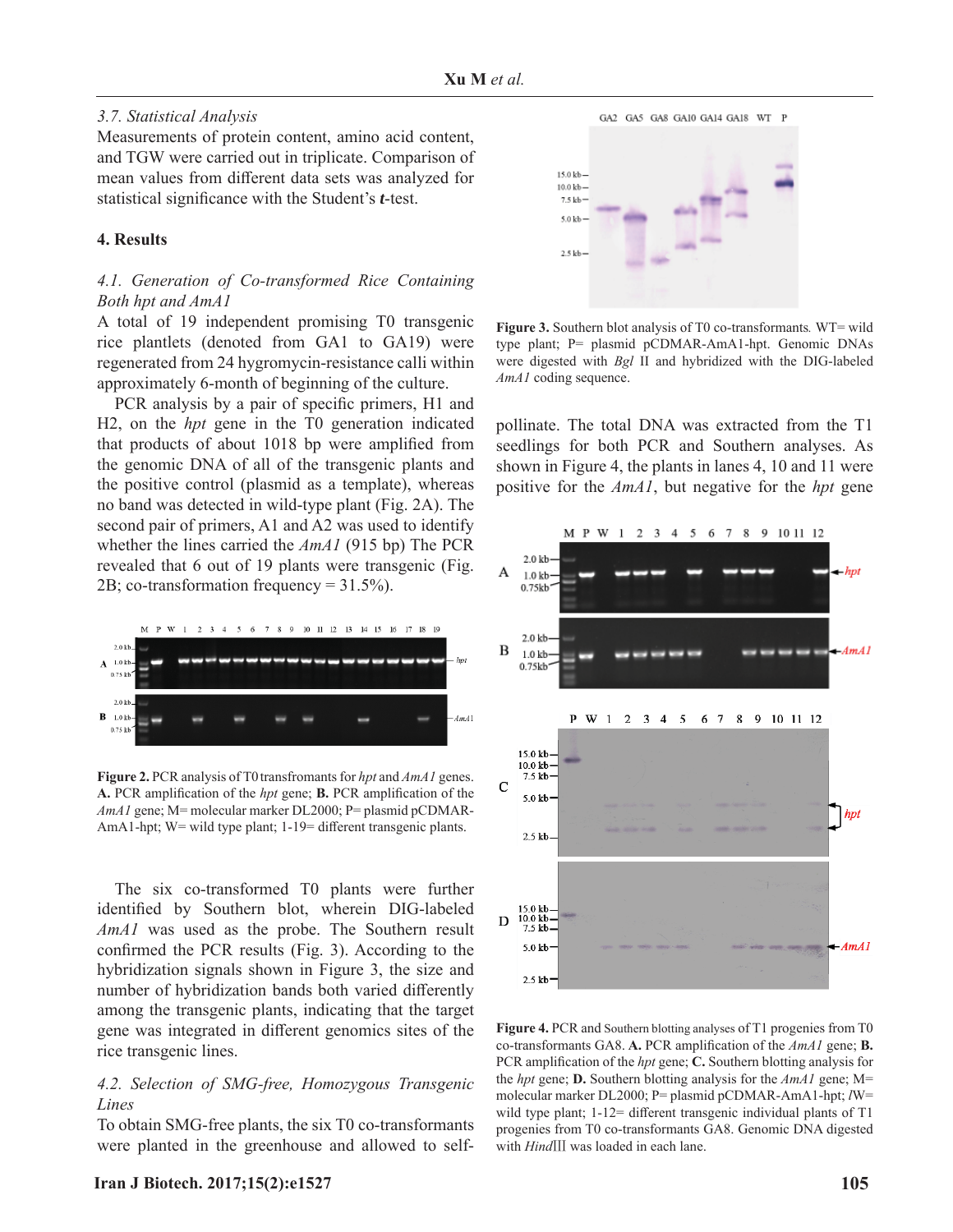| <b>Xu M</b> et al. |  |  |  |
|--------------------|--|--|--|
|--------------------|--|--|--|

| <b>T0 Co-</b>   |                        | $\overline{ }$<br>$\mathbf{r}$<br>T1 progenies screened by PCR analysis |                          |             |             | <b>Frequency of SMG-free</b> |  |
|-----------------|------------------------|-------------------------------------------------------------------------|--------------------------|-------------|-------------|------------------------------|--|
| transformants   | <b>Total</b><br>number | $AmAl+hpt$                                                              | $AmAI$ -hpt <sup>+</sup> | $AmAI+hpt+$ | $AmAl$ -hpt | transgenic plant $(\% )$     |  |
| GA2             | 60                     | 9                                                                       | 3                        | 40          | 8           | 15.0                         |  |
| GA5             | 73                     | 22                                                                      | 2                        | 48          |             | 30.1                         |  |
| GA <sub>8</sub> | 72                     | 28                                                                      | $\overline{4}$           | 38          | 2           | 38.8                         |  |
| GA10            | 56                     | 10                                                                      | 6                        | 35          | 5           | 17.8                         |  |
| GA14            | 48                     | $\theta$                                                                | $\theta$                 | 48          | $\theta$    | $\mathbf{0}$                 |  |
| GA18            | 76                     | 5                                                                       | 9                        | 59          | 3           | 6.6                          |  |
| Total           | 385                    | 74                                                                      | 24                       | 268         | 19          |                              |  |

**Table 1**. Segregation of *AmA1* and *hpt* in T1 plants

+ and – mean positive and negative in PCR detection, respectively.

(*AmA1*<sup>+</sup>*hpt*), appearing as the SMG-free transgenic events. Then, 74 SMG-free plants derived from five T0 co-transformants (GA2, GA5, GA8, GA10, GA18) were segregated from 385 T1 progeny and the frequency of SMG-free plant differed among the five co-transformants, the highest reaching 38.8% in GA8 and the lowest only 6.6% in GA18 (Table 1). No SMGfree plant was found in T1 progenies of line GA14.

Further, five SMG-free plants were chosen randomly from each line of T1 generation and grown in the restricted greenhouse. Their DNA was screened to find homozygous transgenic lines via PCR. It was shown that five  $T2$  transgenic plants,  $GA2-2$ ,  $GA5-10$ ,  $GA8-$ 5, GA10-2, GA18-7, were identified as putative SMGfree, homozygous transgenic lines. Subsequently, T3 progenies derived from these homozygous T2 lines showed 100% PCR positive for *AmA1* (data not shown).

#### *4.3. Expression of AmA 1 in Transgenic Rice Seed*

Real-time PCR analysis showed that the *AmA1* transcripts were present at variable levels in the developing seeds of T2 generation homozygous lines, GA2-2, GA5-10, GA8-5, GA10-2, GA18-7. The highest



**Figure 5.** Real-time PCR analysis of AmA1 expression in transgenic rice seeds. WT= wild type plant.

transcription level was measured in line GA8-5 and no *AmA1* transcripts were found in wild type plant (Fig. 5).

To detect the accumulation of AmA1 in transgenic rice seeds, albumin proteins extracted from T2 generation seeds of five homozygous lines were subjected to SDS-PAGE and Western blotting. The SDS-PAGE separation showed a band of 35 kDa in all five transgenic lines, while, as expected, there was no signal detectable in wild type plant (Fig. 6A). Presence of the 35 kDa large polypeptide of AmA1 in the transgenic rice seeds was further confirmed by immuno-detection with the polyclonal anti-AmA1 antibody using a HRP conjugated secondary antibody (Fig. 6B). The results showed that AmA1 was accumulated in the T2 seeds of the five homozygous transgenic lines.

### *4.4. Increase of Both Protein and EAA Contents in Transgenic Rice Seed*

Mature T2 seeds, which collected from the five marker-



**Figure 6.** SDS-PAGE and western blot analysis of AmA1 in transgenic rice seed. **A.** SDS-PAGE patterns of the albumin fractions in transgenic rice seed samples. **B.** Western blotting of the protein extracted from the same seeds. 1-5= transgenic lines GA2-2, GA5-10, GA8-5, GA10-2, GA18-7; M= protein marker; WT= wild type; AmA1= albumin proteins extracted from seed of *Amaranthus hypochondriacus.*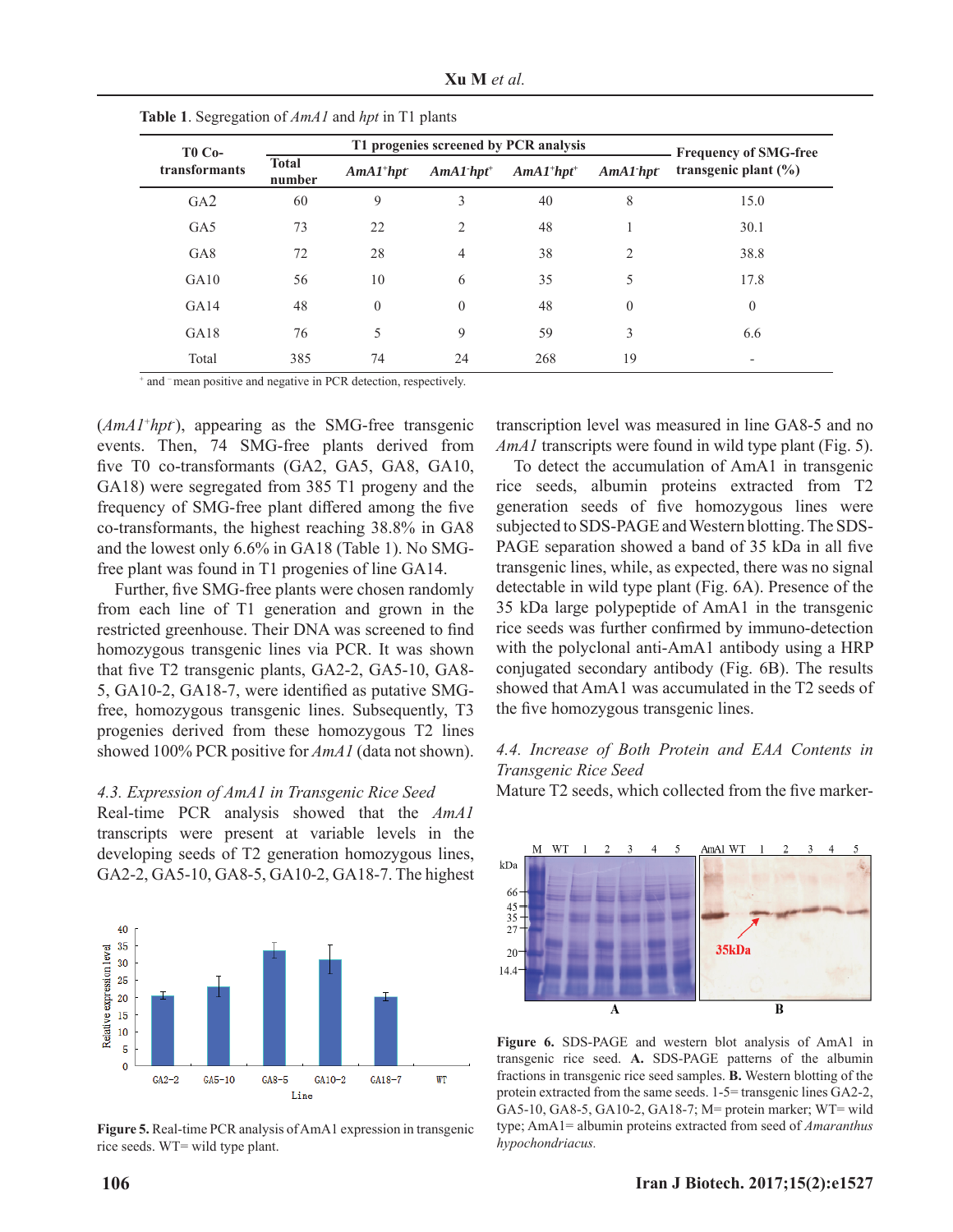**Xu M** *et al.*

**Table 2.** Protein content (%) and TGW (g) of transgenic rice with *AmA1*

| Homozygous<br>transgenic lines | <b>Total protein content</b><br>$(g.100\ g-1 DW)$ | <b>Increase of total</b><br>protein content $(\% )$ | TGW(g)                         | <b>Decrease of TGW</b><br>$(\%)$ |
|--------------------------------|---------------------------------------------------|-----------------------------------------------------|--------------------------------|----------------------------------|
| $GA2-2$                        | $8.56 \pm 0.20$ <sup>ns</sup>                     | 1.06                                                | $23.78 \pm 0.30$ **            | 5.63                             |
| $GA5-10$                       | $9.48 \pm 0.23$ **                                | 11.92                                               | $22.95 \pm 0.20$ <sup>**</sup> | 8.93                             |
| $GA8-5$                        | $9.56 \pm 0.23$ **                                | 12.87                                               | $24.33 \pm 0.31$ <sup>*</sup>  | 3.45                             |
| $GA10-2$                       | $8.85 \pm 0.27$ <sup>ns</sup>                     | 4.49                                                | $21.68 \pm 0.48$ <sup>**</sup> | 13.97                            |
| $GA18-7$                       | $8.77 \pm 0.31$ <sup>ns</sup>                     | 3.54                                                | $22.22 \pm 0.47$ **            | 11.83                            |
| <b>WT</b>                      | $8.47 \pm 0.09$                                   | $\overline{\phantom{a}}$                            | $25.20 \pm 0.15$               | $\qquad \qquad \blacksquare$     |

Values are presented as the mean  $\pm$  SE;  $^*$  and  $^{**}$  mean the least significant differences at 0.05 and 0.01 probability levels, respectively, when compared with the wild types; ns: not significant; WT: the wild type.

free, homozygous transgenic lines were subjected to analyses of crude protein, TGW and EAA contents. It was shown that the total protein content varied from 8.56% to 9.56% and showed an increase by 1.06% to 12.87% in compared with wild type control (Table 2). Whereas, the TGW of these transgenic lines decreased at different levels  $(5.63~13.97%)$  and no obvious correlation was found between the protein content and the TGW (Table 2).

The increase in total protein content was accompanied by the increase of seven EAAs content compared to the wild type control (Table 3). The highly expressed line  $(GA8-5)$  showed a significant content increase of 10.8% and 9.1% for lysine and threonine, respectively. In addition, the contents of several other EAAs, including valine, isoleucine, leucine and phenylalanine, were also increased by 14.6%, 12.1%, 14.7% and 15.6%, respectively (Table 3).

# **5. Discussion**

It has been demonstrated that the twin T-DNA vector system, involving transforming with one binary vector having two T-DNAs, one containing SMG and one gene of interest (GOI), is successful in producing

|               | EAA content $(g.100 g-1 seed dry weight)$ |                               |                               |                               |                               |                               |  |
|---------------|-------------------------------------------|-------------------------------|-------------------------------|-------------------------------|-------------------------------|-------------------------------|--|
| <b>EAAs</b>   | <b>WT</b>                                 | Line GA2-2                    | Line GA5-10                   | Line GA8-5                    | Line GA10-2                   | Line GA18-7                   |  |
| Lysine        |                                           | $0.39 \pm 0.01$ <sup>ns</sup> | $0.40 \pm 0.02^*$             | $0.41 \pm 0.02^*$             | $0.38 \pm 0.01$ <sup>ns</sup> | $0.38 \pm 0.01$ <sup>ns</sup> |  |
|               | $0.37 \pm 0.01$                           | (5.4)                         | (8.1)                         | (10.8)                        | (2.7)                         | (2.7)                         |  |
| Threonine     | $0.33 \pm 0.01$                           | $0.33 \pm 0.01$               | $0.36 \pm 0.02$ <sup>ns</sup> | $0.36 \pm 0.01^*$             | $0.34 \pm 0.01$ <sup>ns</sup> | $0.34 \pm 0.01$ <sup>ns</sup> |  |
|               |                                           | (0)                           | (9.1)                         | (9.1)                         | (3.0)                         | (3.0)                         |  |
| Methionine    | $0.15 \pm 0.01$                           | $0.15 \pm 0.01$               | $0.17 \pm 0.01$ <sup>ns</sup> | $0.16 \pm 0.01$ <sup>ns</sup> | $0.16 \pm 0.00$ <sup>ns</sup> | $0.16 \pm 0.01$ <sup>ns</sup> |  |
|               |                                           | (0)                           | (13.3)                        | (6.7)                         | (6.7)                         | (6.7)                         |  |
| Valine        | $0.48 \pm 0.02$                           | $0.48 \pm 0.02$               | $0.54 \pm 0.01$ **            | $0.55 \pm 0.02^*$             | $0.50 \pm 0.01$ <sup>ns</sup> | $0.50 \pm 0.00$ <sup>ns</sup> |  |
|               |                                           | (0)                           | (12.5)                        | (14.6)                        | (4.2)                         | (4.2)                         |  |
| isoleucine    |                                           | $0.33 \pm 0.01$               | $0.37 \pm 0.00$ <sup>**</sup> | $0.37 \pm 0.00$ <sup>**</sup> | $0.34 \pm 0.01$ <sup>ns</sup> | $0.34 \pm 0.01$ ns            |  |
|               | $0.33 \pm 0.01$                           | (0)                           | (12.1)                        | (12.1)                        | (3.0)                         | (3.0)                         |  |
| Leucine       |                                           | $0.68 \pm 0.02$               | $0.76 \pm 0.02$ <sup>*</sup>  | $0.78 \pm 0.03$ <sup>*</sup>  | $0.72 \pm 0.01$ <sup>ns</sup> | $0.71 \pm 0.02$ <sup>ns</sup> |  |
|               | $0.68 \pm 0.03$                           | (0)                           | (11.8)                        | (14.7)                        | (5.9)                         | (4.4)                         |  |
| Phenylalanine |                                           | $0.46 \pm 0.01$ <sup>ns</sup> | $0.51 \pm 0.02$ **            | $0.52 \pm 0.01$ **            | $0.48 \pm 0.01$ **            | $0.47 \pm 0.01$ <sup>ns</sup> |  |
|               | $0.45 \pm 0.01$                           | (2.2)                         | (13.3)                        | (15.6)                        | (6.7)                         | (4.4)                         |  |

**Table 3.** EAA content of transgenic rice seed with *AmA1* 

Values are presented as the mean  $\pm$  SE; amino acid increase (%) in transgenic rice in relation to wild type is presented in parentheses; \* and \*\* mean the least significant differences at 0.05 and 0.01 probability levels, respectively, when compared with the wild types; ns: not significant; WT: the wild type.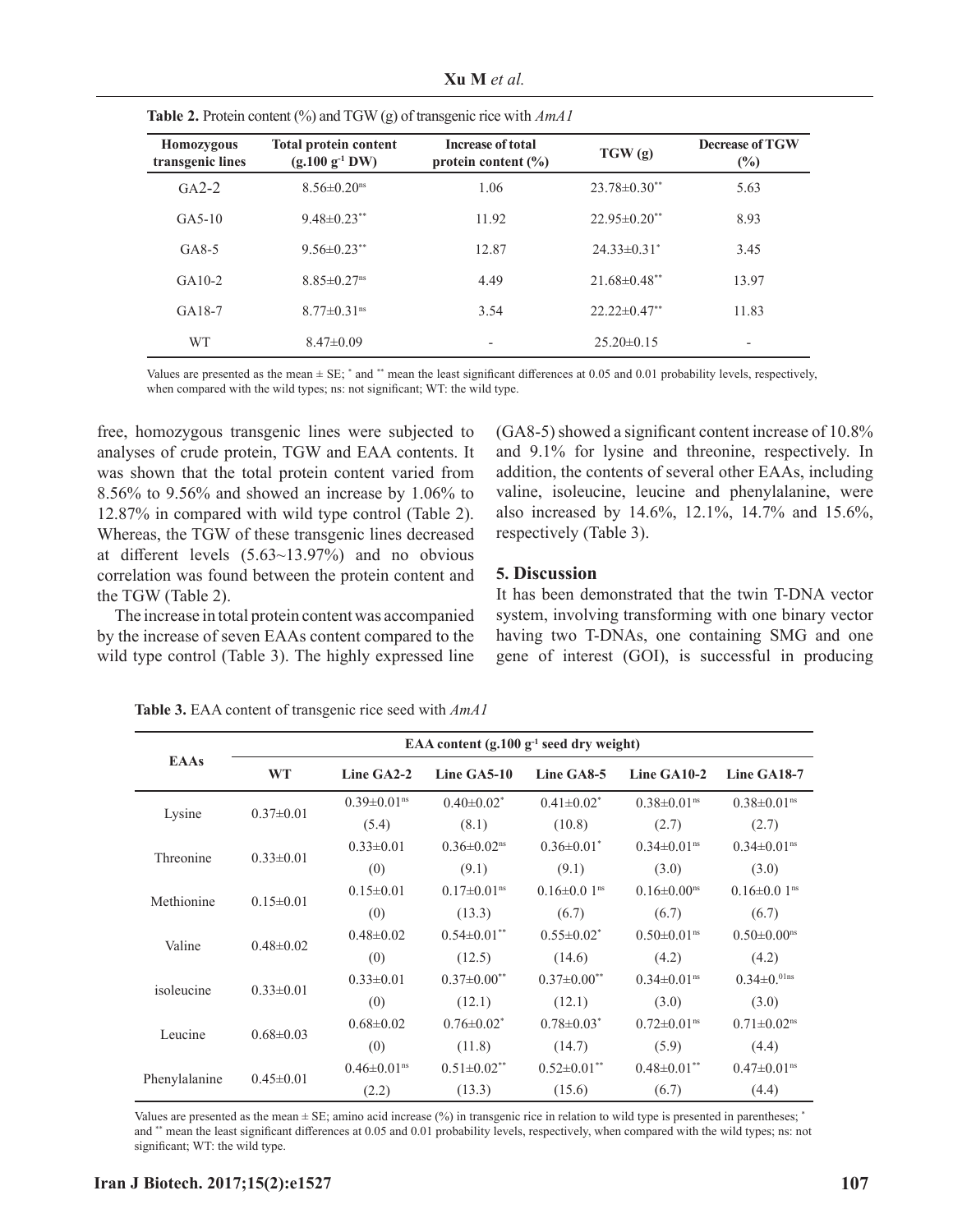SMG-free transformants at reasonable frequencies (19). Yu *et al*. (29) and Jiang *et al*. (30) achieved the co-transformation frequency of 29.87% and 43.8%, respectively, when rice was transformed with the twin T-DNA vector system. Sun *et al*. (31), working on chrysanthemum, also employed twin T-DNA vector system and reported a co-transformation frequency of 38.4%. Our co-transformation frequency (31.5%) was comparable to those obtained by other groups (29-31).

In a co-transformation experiment, when the two separate T-DNAs integrate at unlinked sites in the host genome, the gene of interest can segregate away from SMG in successive generations and SMG-free plants were subsequently obtained (19, 29). In this study, from 6 lines transformed with the *AmA1* and *hpt*, segregation occurred in 5 lines only contained *AmA1* gene, indicating an isolation frequency of SMGfree lines of about 83.3% among co-transformants. This is much higher than the previous studies (1, 29, 30, 32), this is perhaps due to factors such as different receptor and integrated position of targeted gene in the receptor genome. Similar results were observed in co-transformation experiment conducted by Hou *et al*. (33), which showed 12 out of 13 *indica* rice cotransformants displayed a segregation of the SMG and target gene in T1 generation, using nearly the same twin T-DNA binary vector system as in the current study. No SMG-free plant was found in T1 progenies of line GA14, this might be caused by the integration of both the *AmA1* and *hpt* genes at linked loci.

To date, genetic engineering technology has been used to modify the amino acid composition of rice proteins and several transgenic strategies have been developed (4, 6), among which, the most common strategy is to transfer and over-express the gene encoding a heterologous or homologous protein being rich in a desirable EAA into rice (1, 4, 6, 8, 11, 34). The key factor contributing to the success of this approach is the availability of candidate EAA-rich protein genes and appropriate regulatory elements such as a seed-specific promoter and a signal peptide sequence.

The AmA1 from *A. hypochondriacus* is a wellbalanced protein in terms of amino acid composition and even better than the values recommended by the World Health Organization for a nutritionally rich protein (13). More importantly, AmA1 is a non-allergenic protein in its purified form (15). Previous studies on AmA1 have shown that its cDNA can be expressed successfully in wheat grains (16) and potato tubers (14, 15), exhibiting a remarkable increases in most EAAs of transgenic lines. These findings demonstrate the feasibility of using the *AmA1* gene in genetic engineering to improve the nutritive value of crops.

The Gt1 promoter used in this study is endospermspecific and strongly expressed in the outer endosperm, which had been demonstrated with the GUS reporter gene in transgenic rice (35). Many proteins have been successfully expressed in rice seeds using Gt1 promoter such as bean seed storage protein β-phaseolin for improving the nutritional quality of rice grains (36), human lactoferrin for use in infant formula (37), and CALB as a biocatalyst for biodiesel production (38). As expected in this study, AmA1, an EAA-rich seed storage protein, was successfully expressed and accumulated in transgenic rice grains under the control of rice Gt1 promoter, with a significant increasing in both protein content and most EAAs contents. It might be that the decrease of total protein affected the starch accumulation during rice grain development, and consequently the TGWs of most transgenic lines dropped considerably. As an important factor related to rice grain yield potential (39), TGW decrease will have negative effects on the total protein biomass in large scale production (38). Nevertheless, a transgenic line (GA8-2) was obtained, which had highest increase in both protein content and most EAAs content, but only slight decrease in thousand-grain weight (3.45%). The next step of the research will focus on assessment of the major agronomic characters of line GA8-2 in field and digestibility of AmA1 in the transgenic rice seed.

#### **Acknowledgments**

We thank Dr. Shiqiang Lin for technical assistance on preparing antibody against AmA1. We would also thank Dr. Chengkun He for kindly providing tobacco  $Rb<sub>7</sub>$  MARs. This work was supported by the National Transgenic Organism New Variety Key Project (2009ZX08001-032B), the Science and Technology Innovation Fund of FAFU(CXZX2016156) and the Science & Technology Innovation Platform Development Program of FAFU (PTJH13001, PTJH12015).

#### **References**

- 1. Kusano M, Yang Z, Okazaki Y, Nakabayashi R, Fukushima A, Saito K. Using metabolomic approaches to explore chemical diversity in rice. *Mol Plant*. 2015;**8**(1):58-67. DOI: 10.1016/j. molp.2014.11.010.
- 2. Miura K, Ashikari M, Matsuoka M. The role of QTLs in the breeding of high-yielding rice. *Trends Plant Sci*. 2011;**16**(6):319- 326. DOI: 10.1016/j.tplants.2011.02.009.
- 3. Juliano BO. Rice: Chemistry and Technology. Minnesota, USA: *Inc., St. Paul*; 1985. p. 1-174.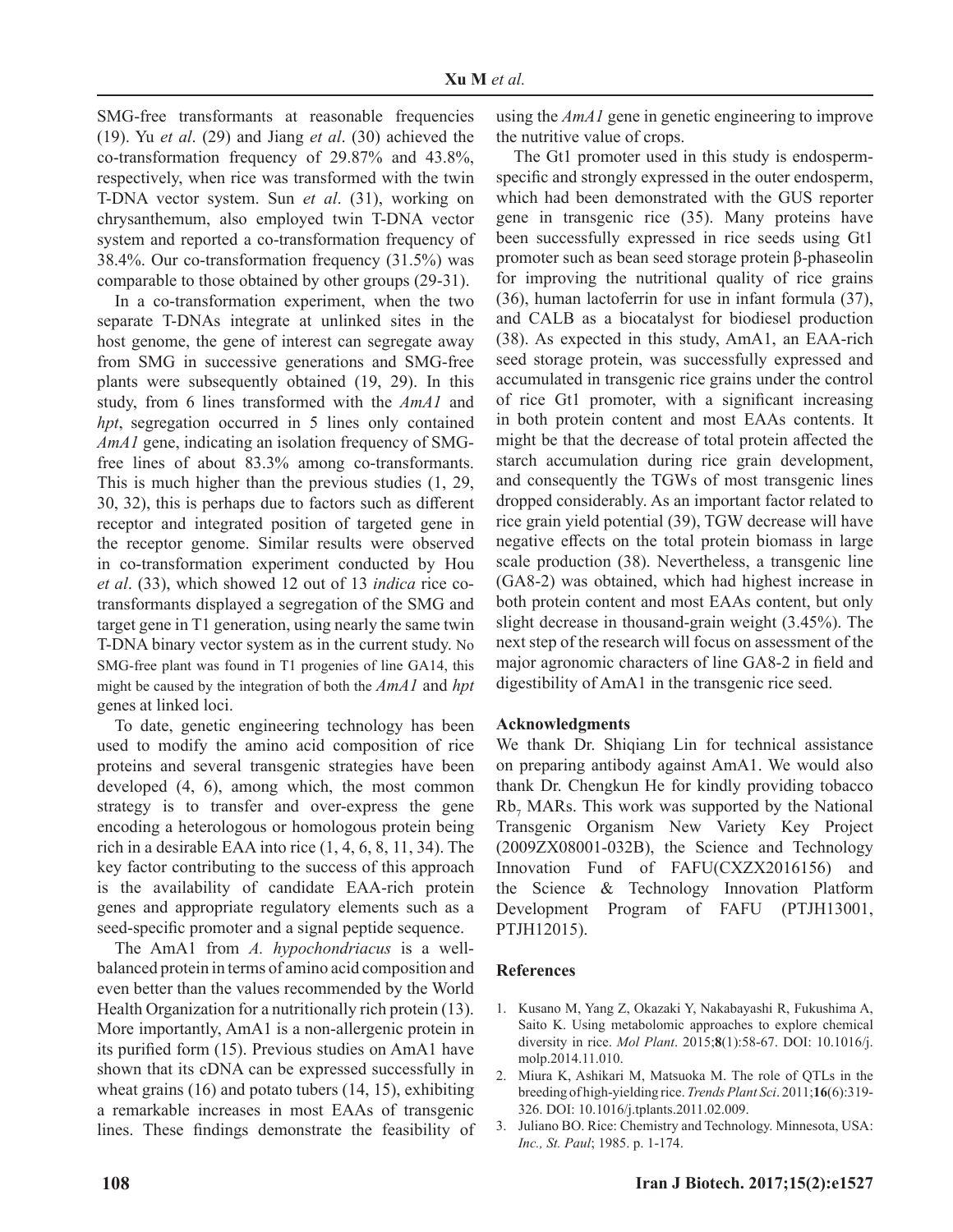- 4. Ufaz S, Galili G. Improving the content of essential amino acids in crop plants: goals and opportunities. *Plant Physiol*. 2008;**147**(3):954-961. DOI: 10.1104/pp.108.118091.
- 5. Birla DS, Malik K, Sainger M, Chaudhary D, Jaiwal R, Jaiwal PK. Progress and Challenges in Improving the Nutritional Quality of Rice (*Oryza sativa* L.). *Crit Rev Food Sci Nutr*. 2015:0. DOI: 10.1080/10408398.2015.1084992.
- 6. Sun SSM, Liu Q. Transgenic approaches to improve the nutritional quality of plant proteins. *In Vitro Cell Dev-Pl*. 2004;**40**(2):155-162. DOI: 10.1079/ivp2003517.
- 7. Zhu C, Naqvi S, Gomez-Galera S, Pelacho AM, Capell T, Christou P. Transgenic strategies for the nutritional enhancement of plants. *Trends Plant Sci*. 2007;**12**(12):548-555. DOI: 10.1016/j.tplants.2007.09.007.
- 8. Sindhu AS, Zheng ZW, Murai N. The pea seed storage protein legumin was synthesized,processed and accumulated stably in transgenic rice endosperm. *Plant Sci*. 1997;**130**(2):189-196. DOI:10.1016/S0168-9452(97)00219-7.
- 9. Gao YF, Jing YX, Shen SH, Tian SP, Ting KY, Sun SSM. Transfer of lysine-rich protein gene intorice and poduction of fertile transgenic plants. *Acta Botanica Sinica*. 2001;**43**(4):506- 511. DOI:10.3321/j.issn:1672-9072.2001.05.010.
- 10. Wang WM, Zhao Q, Yu JJ, Zhu DY, Ao GM. Transfer of high lysine gene *sb401* into rice and analysis for protein and amino acid content in transgenic rice seeds. *Acta Agron Sin*. 2005;**31**(5):603-607. DOI:10.3321/j.issn:0496- 3490.2005.05.013.
- 11. Hagan ND, Upadhyaya N, Tabe LM, Higgins TJV. The redistribution of protein sulfur in transgenic rice expressing a gene for a foreign, sulfur-rich protein. *Plant J*. 2003;**34**(1):1-11. DOI: 10.1046/j.1365-313X.2003.01699.x.
- 12. Lee TT, Wang MM, Hou RC, Chen LJ, Su RC, Wang CS, *et al*. Enhanced methionine and cysteine levels in transgenic rice seeds by the accumulation of sesame 2S albumin. *Biosci Biotechnol Biochem*. 2003;**67**(8):1699-1705. DOI: 10.1271/ bbb.67.1699.
- 13. Raina A Datta. Molecular cloning of a gene encoding a seed-specific protein with nutritionally balanced amino acid composition from *Amaranthus*. *Proc Natl Acad Sci USA*. 1992;**89**:11774-11778. DOI: 10.1073/pnas.89.24.11774.
- 14. Chakraborty S, Chakraborty N, Datta A. Increased nutritive value of transgenic potato by expressing a nonallergenic seed albumin gene from *Amaranthus hypochondriacus*. *Proc Natl Acad Sci USA*. 2000;**97**(7):3724-3729. DOI: 10.1073/ pnas.050012697.
- 15. Chakraborty S, Chakraborty N, Agrawal L, Ghosh S, Narula K, Shekhar S, *et al*. Next-generation protein-rich potato expressing the seed protein gene AmA1 is a result of proteome rebalancing in transgenic tuber. *Proc Natl Acad Sci USA*. 2010;**107**(41):17533-17538. DOI: 10.1073/pnas.1006265107.
- 16. Tamás C, Kisgyörgy BN, Rakszegi M, Wilkinson MD, Yang M-S, Láng L, *et al*. Transgenic approach to improve wheat (*Triticum aestivum* L.) nutritional quality. *Plant Cell Rep*. 2009;**28**(7):1085-1094. DOI: 10.1007/s00299-009-0716-0.
- 17. Ramessar K, Peremarti A, Gómez-Galera S, Naqvi S, Moralejo M, Muñoz P, *et al*. Biosafety and risk assessment framework for selectable marker genes in transgenic crop plants: a case of the science not supporting the politics. *Transgenic Res*. 2007;**16**(3):261-280. DOI: 10.1007/s11248-007-9083-1.
- 18. Oliva N, Chadha-Mohanty P, Poletti S, Abrigo E, Atienza G, Torrizo L, *et al*. Large-scale production and evaluation of marker-free indica rice IR64 expressing phytoferritin genes.

*Mol Breeding*. 2014;**33**(1):23-37. DOI: 10.1007/s11032-013- 9931-z.

- 19. Yau Y-Y, Stewart CN. Less is more: strategies to remove marker genes from transgenic plants. *BMC Biotechnol*. 2013;**13**(1):1- 23. DOI: 10.1186/1472-6750-13-36.
- 20. Gao X, Zhou J, Li J, Zou X, Zhao J, Li Q, et al. Efficient generation of marker-free transgenic rice plants using an improved transposon-mediated transgene reintegration strategy. *Plant Physiol*. 2015;**167**(1):11-24. DOI: 10.1104/ pp.114.246173.
- 21. Xu M, Yan QH, Huang ZW CZ, Yan QH, Zheng JG. Cloning, Prokaryotic expression and plant expression vector construction of *AmA1* gene from *Amaranthus hypochondriacus*. *Molecular Plant Breeding*. 2009;**7**(4):531-536. DOI: 10.3969/ mpb.007.000531.
- 22. Takaiwa F, Ebinuma H, Kikuchi S, Oono K. Nucleotide sequence of a rice glutelin gene. *FEBS Lett*. 1987;**221**(1):43-47. DOI: 10.1016/0014-5793(87)80349-6.
- 23. Verma D, Verma M, Dey M, Jain RK, Wu R. Molecular dissection of the tobacco *Rb7* matrix attachment region (MAR): Effect of 5′ half on gene expression in rice. *Plant Sci*. 2005;**169**(4):704- 711. DOI: 10.1016/j.plantsci.2005.05.021.
- 24. Höfgen R, Willmitzer L. Storage of competent cells for *Agrobacterium* transformation. *Nucleic Acids Res*. 1988;**16**(20):9877. DOI: 10.1093/nar/16.20.9877.
- 25. Su J, Hu CQ, Zhai HL,Yan JW.Chen XJ, Wang F. Establishment of a highly efficient and stable tranforming system mediated by *Agrobacterium tumefacien* in indica rice. *Fujian J Agricul Sci*. 2003;**18**(4):209-213.
- 26. Murray MG, Thompson WF. Rapid isolation of high molecular weight plant DNA. *Nucl Acids Res*. 1980;**8**(19):4321-4326. DOI: 10.1093/nar/8.19.4321.
- 27. Huang Z, Lin J, Cheng Z, Xu M, Guo M, Huang X, *et al*. Production of oleanane-type sapogenin in transgenic rice via expression of *β*-amyrin synthase gene from *Panax japonicus* C. A. Mey. *BMC Biotechnol*. 2015;**15**(1):1-8. DOI: 10.1186/ s12896-015-0166-4.
- 28. Schaeffer WG, Sharpe TF. Electrophoretic profiles and amino acid composition of rice endosperm proteins of a mutant with enhanced lysine and total protein after backcrosses for germplasm improvements. *Theor App Genet*. 1997;**95**(1):230- 235. DOI: 10.1007/s001220050553.
- 29. Yu H, Yao Q, Wang L, Zhao Z, Gong Z, Tang S, *et al*. Generation of selectable marker-free transgenic rice resistant to chewing insects using two co-transformation systems. *Prog Nat Sci*. 2009;**19**(11):1485-1492. DOI: 10.1016/j.pnsc.2009.04.005.
- 30. Jiang Y, Sun L, Jiang M, Li K, Song Y, Zhu C. Production of marker-free and RSV-resistant transgenic rice using a twin T-DNA system and RNAi. *J Bioscience*. 2013;**38**(3):573-581. DOI: 10.1007/s12038-013-9349-0.
- 31. Sun L, Zhou L, Lu M, CAI M, Jiang X-W, Zhang Q-X. Marker-Free Transgenic Chrysanthemum Obtained by *Agrobacterium*-Mediated Transformation with Twin T-DNA Binary Vectors. *Plant Mol Biol Rep*. 2009;**27**(1):102-108. DOI: 10.1007/ s11105-008-0062-3.
- 32. Breitler J-C, Meynard D, Van Boxtel J, Royer M, Bonnot F, Cambillau L, *et al*. A Novel Two T-DNA Binary Vector Allows Efficient Generation of Marker-free Transgenic Plants in Three Elite Cultivars of Rice (*Oryza sativa* L.). *Transgenic Res*. 2004;**13**(3):271-287. DOI: 10.1023/B:TRAG.0000034626.229 18.0a.
- 33. Hou JL. Marker-free transgenic insect-resistance indica rice